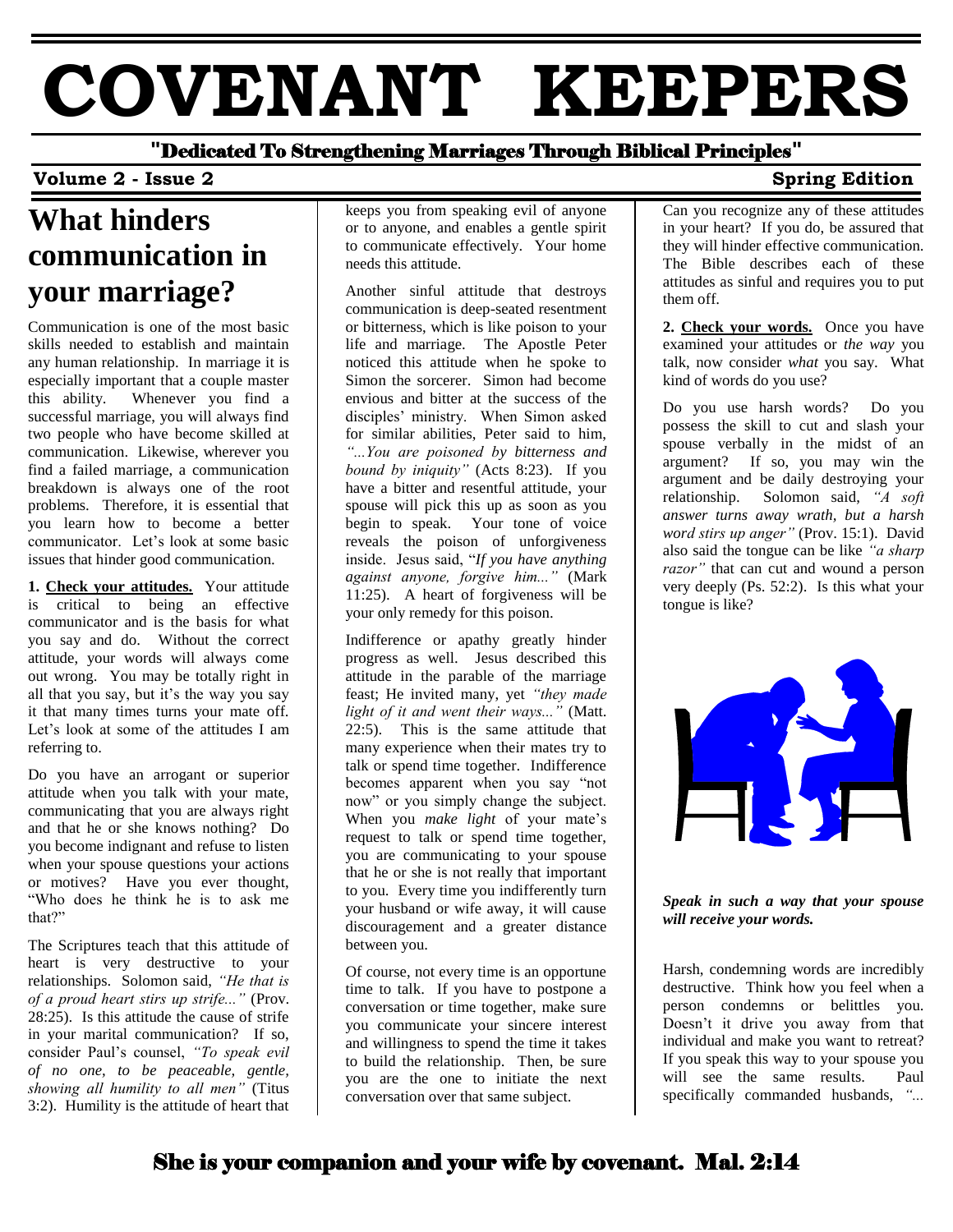*love your wives and do not be harsh with them"*(Col. 3:19). Likewise, this command could be equally given to wives. Clearly then, the husband-wife relationship cannot thrive with the use of harsh words.

Another class of words that must be avoided involves lying or deceitfulness, which slowly undermine your entire relationship. If you are deceitful and tell only half the story or a doctored version that makes you look good, sooner or later your spouse will catch on. Trust is fundamental to your entire relationship, but lies and half-truths will eventually undermine your credibility. Any amount of lying to your spouse is like taking an ax to the bottom of your own boat, it will ultimately sink the ship.

If you struggle with lying or deceitfulness, pray what David did, *"Deliver my soul, O Lord, from lying lips and from a deceitful tongue"* (Ps. 120:2). Do what Paul commanded; *"Therefore, putting away lying, each one speak truth with his neighbor, for we are members of one another"* (Eph. 4:25). As a married couple, you are members one of another in every sense of the word; you are one flesh. Don't lie to one another.

Similarly, exaggeration works to destroy effective communication. Are you an exaggerator? Do you hear yourself say these words, "you always do this", or "you never do what I ask?" The words *always*, *never*, or *every time* are like gasoline on the fire of an argument. These words will cause an explosion of anger because your spouse can always think of one time he or she *did* do what you say *never* occurs. The only solution to exaggeration is *"...speaking the truth in love..."* (Eph. 4:15). The truth may be that your spouse *many times* does this or that, as opposed to *always* or *never*.

As we strive to speak the truth, let us remember to speak the truth *in love*, for certain words of truth can also greatly *hinder* your communication. I am referring to the true statements about your spouse's past failures which you bring up to use as ammunition during a conflict. These words cut deep, specifically because they are true, but they are words that should never be used to win an argument. If you have forgiven your spouse for a past failure, then it should be off-limits. Why? Because God talks about your sins this way: *"For* 

*I will be merciful to their unrighteousness, and their sins and their lawless deeds I will remember no more"* (Heb. 8:12). The word *remember* means "to hold in a mental grasp or to recollect so that it may be used at a later time to punish." God declares here that once He forgives, He chooses not to remember your sins and will never use them to condemn you; we must forgive in the same manner. Therefore, speak the truth about the present issue only.

Finally, foul language also tears down good communication. I have discovered that many couples swear and call one another names in the midst of an argument. If this occurs in your home, understand that these words will not be easily forgotten because they demean your spouse and signify your lack of love and respect. Once you have said these words, you can't take them back. This is why Paul said, *"...you must also put off all these: anger, wrath, malice, blasphemy, filthy language out of your mouth"* (Col. 3:8). He also said, *"Let no corrupt communication proceed out of your mouth, but what is good for necessary edification, that it may impart grace to the hearers"* (Eph. 4:29). Don't tear your loved one down, but build him or her up when you speak. Ask God to put that check in your mind before you open your mouth. Pray as David did, *"Set a guard, O Lord, over my mouth; Keep watch over the door of my mouth"* (Ps. 141:3). God will answer this prayer.

**3. Check your actions.** The specific actions you take while you interact will either enhance or hinder your ability to effectively communicate. Let's look at some of these actions.

Are you a good listener, or are you quick to interrupt when your spouse is talking? This disrespectful action will greatly frustrate your mate and tends to stir up anger. James said you must be *"swift to hear, slow to speak, slow to wrath"* (James 1:19). When you interrupt, it means you are thinking of how you want to respond instead of really listening, and this hinders meaningful and enjoyable conversation with your mate.

A related action to interrupting is sentence-finishing. This occurs when your spouse takes a pause to think about what he or she is about to say, and you help your mate out by finishing the sentence. Such behavior, is again,

extremely frustrating and reveals that you are not listening or trying to understand. It indicates that you have already prejudged his or her thoughts and declares that you think you know what your spouse is about to say. Solomon said, *"He who answers a matter before he hears it, it is folly and shame to him"* (Prov. 18:13). Rather, allow your spouse to fully complete the sentence, then respond. This will demonstrate you care and are truly listening in order to understand.

Explosive anger is another pitfall and is often only used to control a conversation. Sometimes people use anger to simply manipulate the other party into doing what is desired. This person knows that his or her spouse will cower and retreat in the argument once the rage appears. Yet, this ploy is very foolish because you may seemingly win the argument, but in the end you risk losing relationship and intimacy with your spouse in the process.

However, there are times when anger is not a ploy used to control another. Sometimes an individual just has no control of the emotions that rage inside, due to a lack of desire or understanding as to how to control them. Such a person is simply out of control. Irrational anger is what drove the religious people of Jesus' day to attempt to throw Him over the cliff at Nazareth. These religious people were simply out of control. Luke says the people were *"filled with wrath, and rose up and thrust Him out of the city...that they might throw Him down over the cliff"* (Luke 4:28,29). If you have explosive anger that is not dealt with, deep and intimate communication will be impossible. No one ever wants to communicate the deepest things of their heart with someone who is raging out of control in an angry fit. Remember, *"...the wrath of man does not produce the righteousness of God"* (James 1:20). Your wrath and anger can never produce something good or righteous in your marriage relationship. What you need to do is get some specific counseling from your pastor regarding how to control your anger. The sooner you take this action, the sooner you will learn how to communicate effectively.

Third, beware of blameshifting. This is usually done when your spouse points out one of your faults and you quickly cover yourself by shifting the blame to your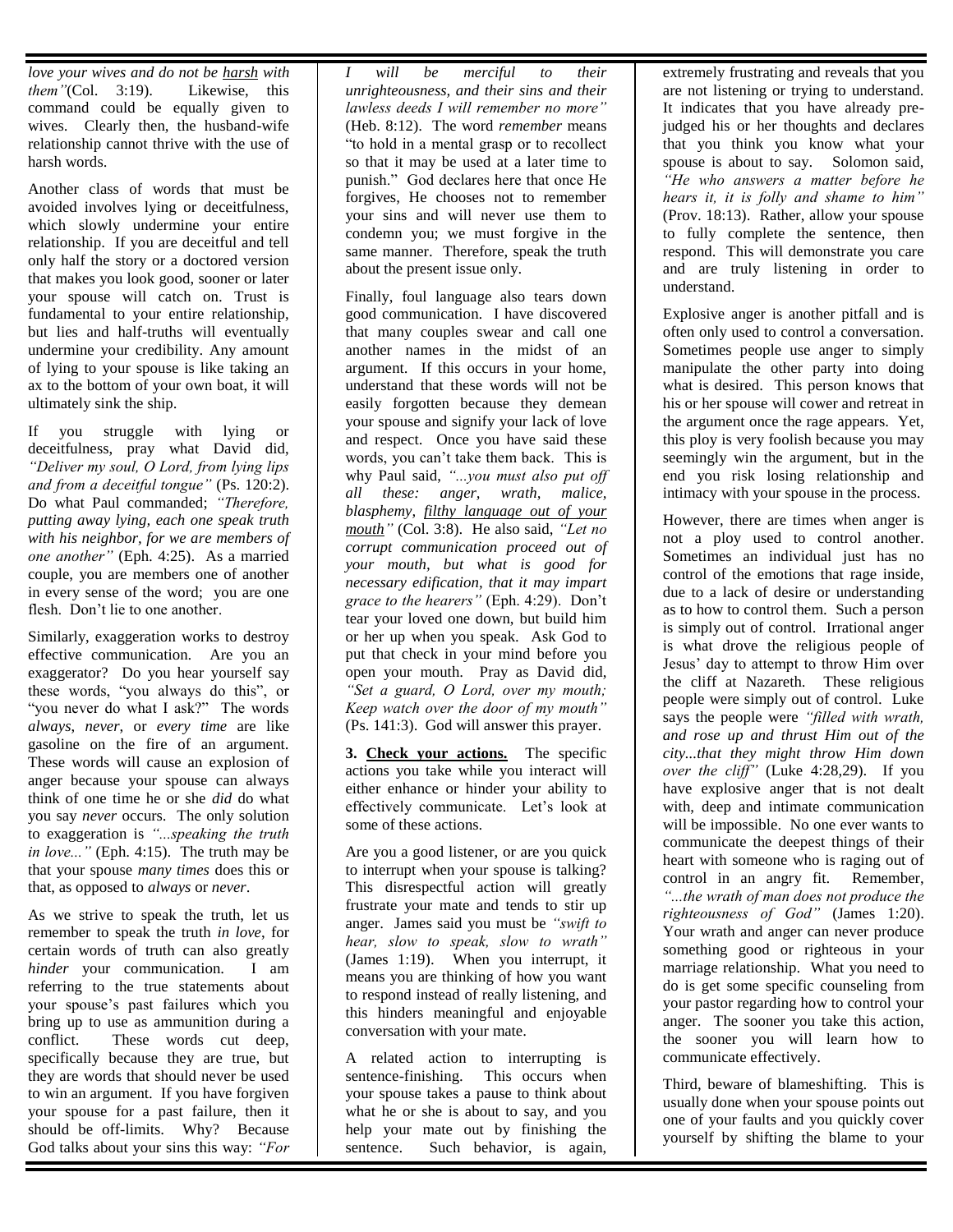mate or to another. This is what Adam and Eve did when they were first confronted by God for their sin. Adam said that it was, *"...the woman You gave to be with me, she gave me to of the tree, and I ate".* Eve also shifted the blame to Satan, *"...the serpent deceived me, and I ate"* (Gen. 3:12,13). Neither Adam nor Eve would take responsibility for his or her own actions. Adam in one breath blamed God for giving him this woman and blamed his wife for giving him the fruit. Eve in essence replied, "The devil made me do it." What solves this problem? Simply take responsibility for your own actions. Blameshifting is the result of pride and dishonesty. You know what you have done and your spouse does too, so why not admit it? Without you personally taking responsibility for what you've done, all you will do is play the blame game which only delays progress to a solution. This is a game that no one will win.

The last action that hinders good communication is the unwillingness to confess your faults during or after an argument. This is a problem that results from that same attitude of pride, and to resolve it the Apostle James suggests, *"Humble yourselves in the sight of the Lord...Do not speak evil one of another...Confess your faults one to another..."* (James 4:10.11; 5:16). God requires you to humbly and honestly look at your own actions and not shift the blame. When either husband or wife takes this action of first confessing personal faults, it usually softens the other to do the same, and communication is restored.

But, you may ask, "How do I change all these sinful attitudes, words, and actions?" Take heart, there is a way!

### **What helps build your ability to communicate?**

Let's look at some of the most important ways to build your ability to communicate.

**1. Establish intimacy with God and find His help for change.** Here is where you get the power to change in the areas where you have been failing. When God is at work filling you with His love and

teaching you His Word, you can't help but have something to talk about. Establishing this intimacy with God will inspire the most important communication between you, the sharing of spiritual things. When the disciples were filled with the Holy Spirit, they went everywhere sharing Christ. When they were commanded not to speak anymore in His name their response was, *"We cannot but speak the things we have seen and heard"* (Acts 4:20). God was at work in their lives and they had to share it with someone. David experienced the same drive to communicate what God was doing in his life. He said, *"Come and hear, all you who fear God, and I will declare what He has done for my soul"* (Ps. 66:16). What is the Lord doing in your life? Are you sharing that with your mate? The kind of relationship you have with the Lord, will naturally translate into your relationship with others and especially with your spouse. Your relationship and communion with Christ is where real communication with your mate begins.

If you are not walking with Christ at this time and have never made a personal commitment to Him, this is the primary reason why you are struggling in marriage and in your ability to communicate. He can dramatically change your entire life, but you will never experience it without a personal relationship with Him. You can start this relationship by simply acknowledging your sin to Him in prayer, asking Him to forgive you and come into your life. If you really want to change, He can help you do it. Take a moment right now to communicate with Him in prayer, and ask Him to come into your life. You won't be disappointed!

If you are a Christian, you can also be greatly hindered in your ability to effectively communicate by simply having sporadic devotions or no devotions at all. This is because when you are spiritually dry, you will have no power or joy to communicate with others. Let me illustrate. Think of the times when you have struggled spiritually and you have seen another Christian in a store, what did you do? Did you run up to this individual with an overwhelming desire to fellowship, or did you turn and walk another way so you wouldn't have to talk to him? The answer is obvious, you don't want to talk to another person

when you are discouraged or depressed; it's the last thing you want to do. When you aren't growing spiritually the same thing will happen at home. You won't have any desire to communicate with your spouse either. You will naturally retreat from communication with your partner.

Therefore, return to the Lord and ask Him for His help. Renew your relationship with Him, then the desire, power, and love you need to communicate with your spouse will begin to flow again.

**2. Acknowledge your faults.** This will take some brutal honesty in your own heart. Stop now and look back over your attitudes, words, and actions. Where have you been failing in your communication with your mate? You must first acknowledge your faults if you desire to see anything change.

Next, go and acknowledge these faults to your spouse, asking his or her forgiveness. Tell your mate that you truly want to change in these areas. Your spouse will probably be amazed that you would honestly confess to these things without being forced to do so. When you take this action, your ability to communicate will take a dramatic step forward. Acknowledging and reconciling your faults with your spouse is half the battle.

**3. Spend time together.** Once you have dealt with your failures in your attitudes, words, and actions, and have sought God for His power and help, you need to take the opportunity to communicate. Do you set specific time aside to communicate? You did this before you were married. You talked on the phone every chance you could. You went out on dates and would talk about everything and anything for hours. Do you remember how romantic and how much fun it was to talk? This is what must happen again. How?

You need to start dating the one you love on a regular basis. Why not call your spouse and set something up today? Then tomorrow, make a special effort to call your spouse again just to say, "I love you." Talk to your husband or wife about your upcoming date and your anticipation of being together. You may also try turning the T.V. off and sitting after dinner just to talk over your day.